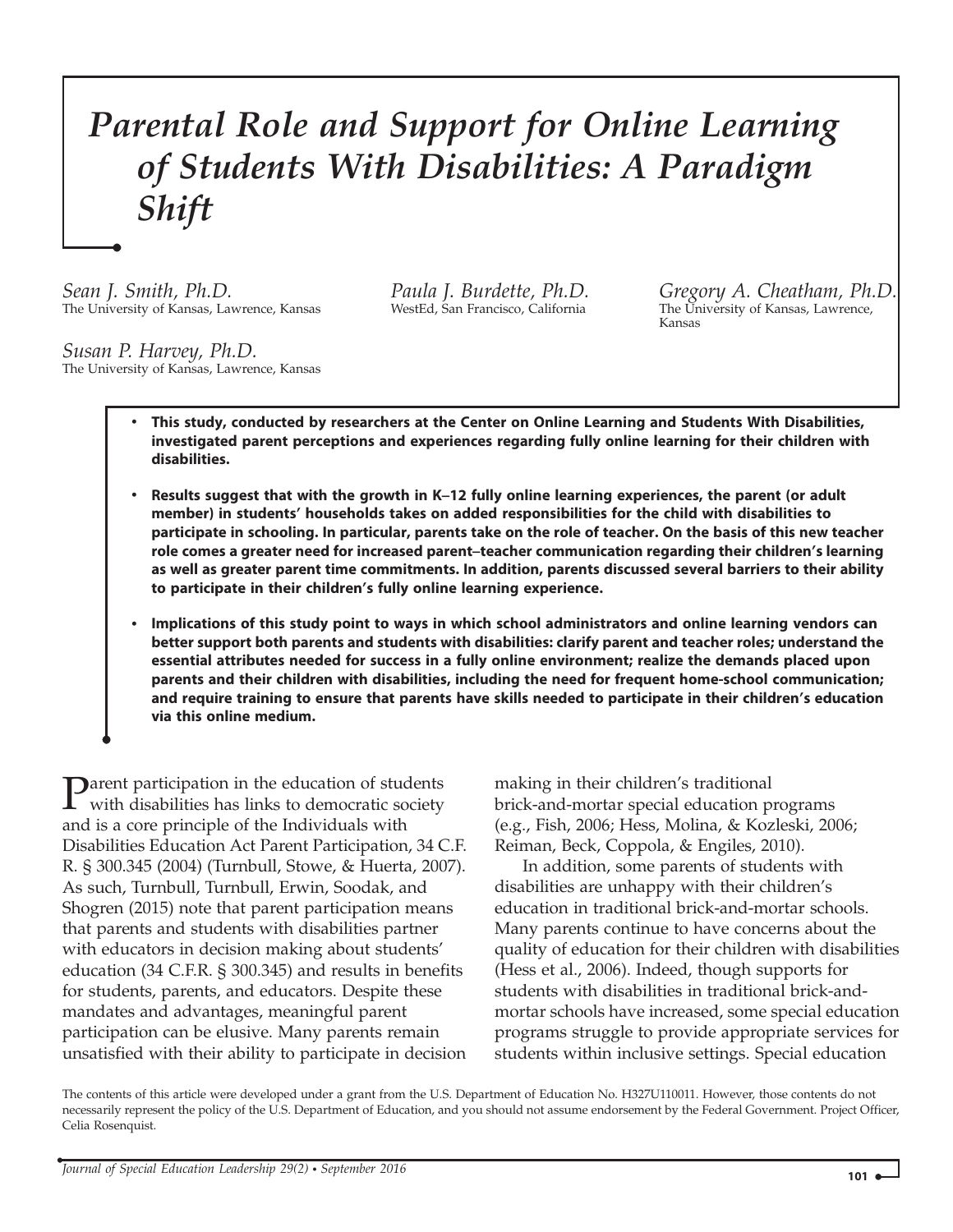administrators and teachers point to lack of resources, inadequate teacher training, and inappropriate class size (Pugach, 2005; Wolery & Odom, 2000; Young, 2008).

In the past, students with disabilities could only attend traditional brick-and-mortar K–12 schools. More recently, students—both with and without disabilities—have been increasingly provided with options for online learning. Online schools may provide an educational alternative for many children with disabilities whose parents may be unsatisfied with brick-and-mortar schools. Recent reports indicate nearly five million students are currently enrolled in online K–12 coursework, with an ever-increasing amount selecting a fully online experience (outside of the brick-and-mortar environment). Werrell's (2014) findings suggest that the majority of fully online or virtual school placement decisions are made by parents who have determined that the traditional school is no longer meeting the needs of their child. If this trend continues, and some estimates suggest that by 2019 more than half of all K–12 students will be enrolled in some form of blended or fully online learning, the K–12 online learning experience will become more of the norm for all students, including those with identified disabilities and thus affect the learners, their parents, and the educational leaders and instructors who work to support these individuals.

Werrell's (2014) findings suggest that the majority of fully online or virtual school placement decisions are made by parents who have determined that the traditional school is no longer meeting the needs of their child.

K–12 online learning comes in multiple formats, with blended learning being the most common. Christensen, Horn, and Staker (2013) define blended learning as a K-12 experience where students learn partly through online content, controlling portions of their pace with digital materials as well as the time it takes, and the path they take in order to meet an expected outcome. Although blended learning is a mixture of face-to-face and online instruction, the model is more complex, allowing for variations in how the online material is offered, where, by whom, and to Figure 1. Models of blended online learning.



what purpose. Figure 1 offers an overview of the variations of the blended learning model.

Fully online learning at the K–12 level is a virtual experience that takes place entirely online and away from the brick-and-mortar school, almost always within the home environment, with parents or adult members of the extended family engaged at some level of support. The role of the adult family member, often the parent, is so vital that an increasing amount of fully online K–12 schools are identifying specific roles for the parent. For example, the term learning coach is a common label that often comes with expected roles and responsibilities on the part of the parent or adult family in the home where the K–12 fully online is taking place.

Turnbull et al. (2015) discussed several roles for parents of students with disabilities. Of note, whereas many parents struggle with being assigned the role or being the recipient of educators' decisions (i.e., parents are provided few opportunities to influence their children's education), other parents assume the role of their children's teacher. As their children's at-home teachers, these parents can manage several responsibilities traditionally assigned to the teacher, such as implementing instruction. However, as Turnbull and colleagues noted, many parents are not equipped to take a teaching role due to lack of training, time, and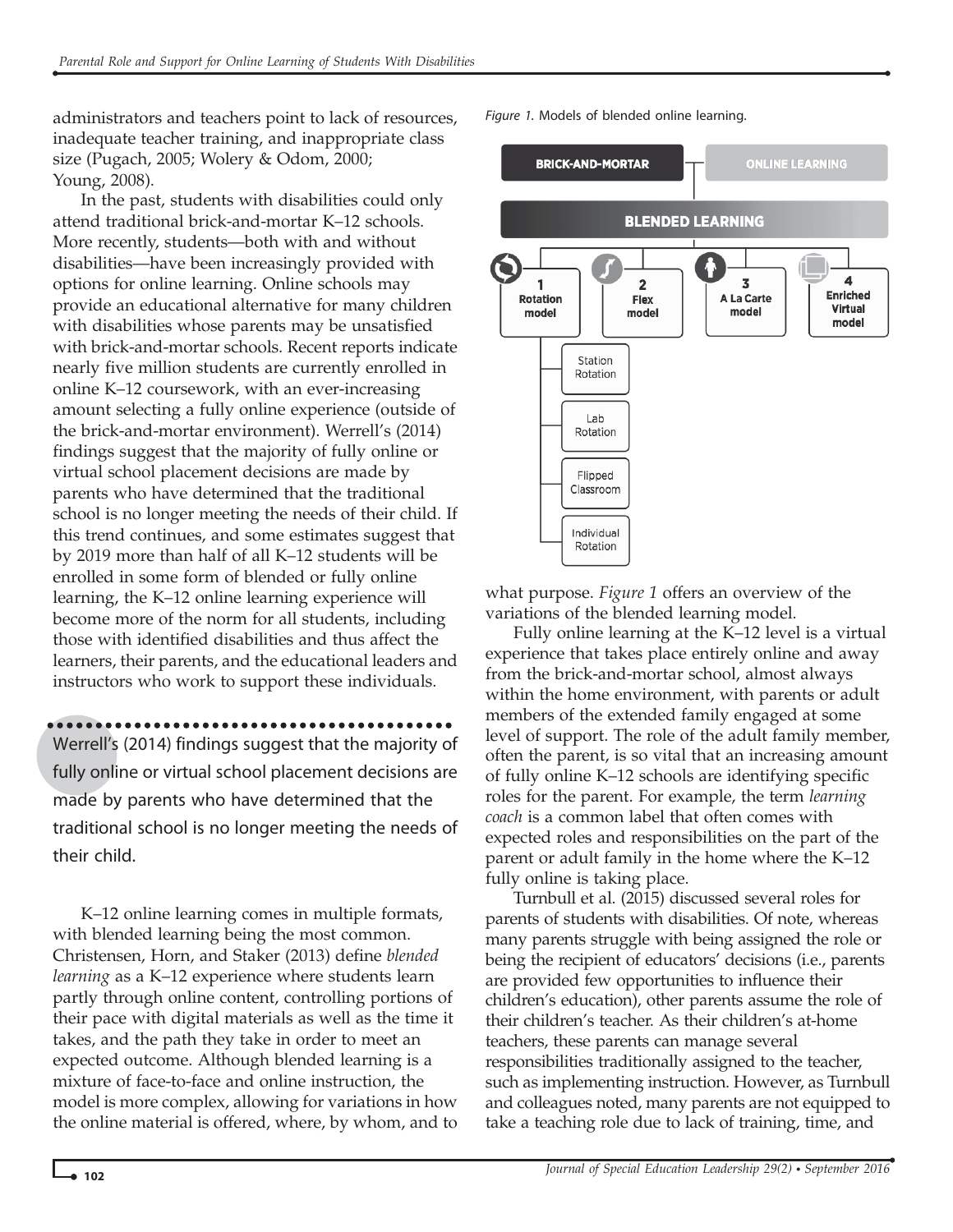other constraints. Moreover, a parent-as-teacher role can negatively affect parent–child dynamics, leading to frustration for parent and child. With the current focus on meaningful participation and true parent-educator partnerships, parental roles may vastly expand, particularly in online environments.

Unlike the needs of students with disabilities and their parents in traditional brick-and-mortar schools, little research describes parent participation to best support online learning for K–12 students. The research that does exist targets typically developing high school students enrolled in fully online programs. For example, Liu and colleagues considered a parent involvement model and its application to virtual schooling (Liu, Black, Algina, Cavanaugh, & Dawson, 2010). Their analysis offers high correlation among four factors associated with parents' involvement in their child's learning: parental encouragement, modeling, reinforcement, and parental instruction. The validation of the parental involvement measurement, specific to virtual learning, indicates support for positive interaction between the parent and the online teacher and school community. Likewise, Borup, Stevens, and Waters' (2015) investigation of parental engagement in online high school instruction found parents working with the child to help develop perseverance, locus of control, organizational and time management skills, and overall parental guidance through online learning activities. They identified potential obstacles for parents and their child in the virtual school as including time constraints, conflict between parent and child, and lack of clarity in the role of the parent, including responsibilities and perceived level of engagement on the part of the virtual school and teacher.

Important for K–12 students with disabilities, their parents' participation activities and roles in supporting their online students may be expanded to provide greater support compared with that necessary for student success in traditional brick-and-mortar schools (Borup, Graham, & Davies, 2013; Russell, 2004), though evidence for this conclusion is largely anecdotal. Questions remain about the types of supports, difficulties, and roles experienced by parents of students with disabilities in fully online K–12 settings. Thus, this study responds to two primary research questions:

1. What are the roles of parents in the instruction of students with disabilities in fully online K–12 environments?

2. What are potential challenges or barriers as well as benefits associated with fully online K–12 instruction for students with disabilities?

# Method

#### Participants

Parents of students enrolled in a fully online K–12 school, first through seventh grades, were recruited to participate in the study. Table 1 details the child's gender, disability category, grade level, race, and the adult family member interviewed. Preference was made in identifying parents whose children had been enrolled in a fully online K–12 school at least one prior academic year. Parents were recruited from fully online K–12 schools across the country, with the majority of participants residing in the Midwest and Northwest of the United States. Researchers targeted elementary-age students due to requirements by online K–12 schools that an adult (e.g., parent) be at home during the instructional day. Reports indicate that fully online middle and high schools vary in requirements for parent/adult presence in the home as well as participation in a child's day-to-day or weekto-week online education. In total, 19 parents participated in the current study.

#### Data Collection

Semistructured interviews were conducted via videoconferencing or telephone with the parent participants across a period of 2 months. Interviews were conducted to describe the experiences that parents and their children were having with the enrollment in fully online K–12 experiences, to explore current educational practices, to identify potential barriers and benefits to fully online education for students with disabilities, and to learn about roles of parents in their children's online learning. Exploratory interviews were conducted on the basis of an interview guide that contained 18 questions and asked about parents' demographics. Interview questions were developed in steps. First, project staff identified five themes that aligned with initial findings from intense case studies constructed by the Center on Online Learning and Students With Disabilities (Currie-Rubin & Smith, 2014; Johnston, Greer, & Smith, 2013). The five constructs were (a) parents' perspectives regarding the level of support they receive from their child's K–12 online school, (b) the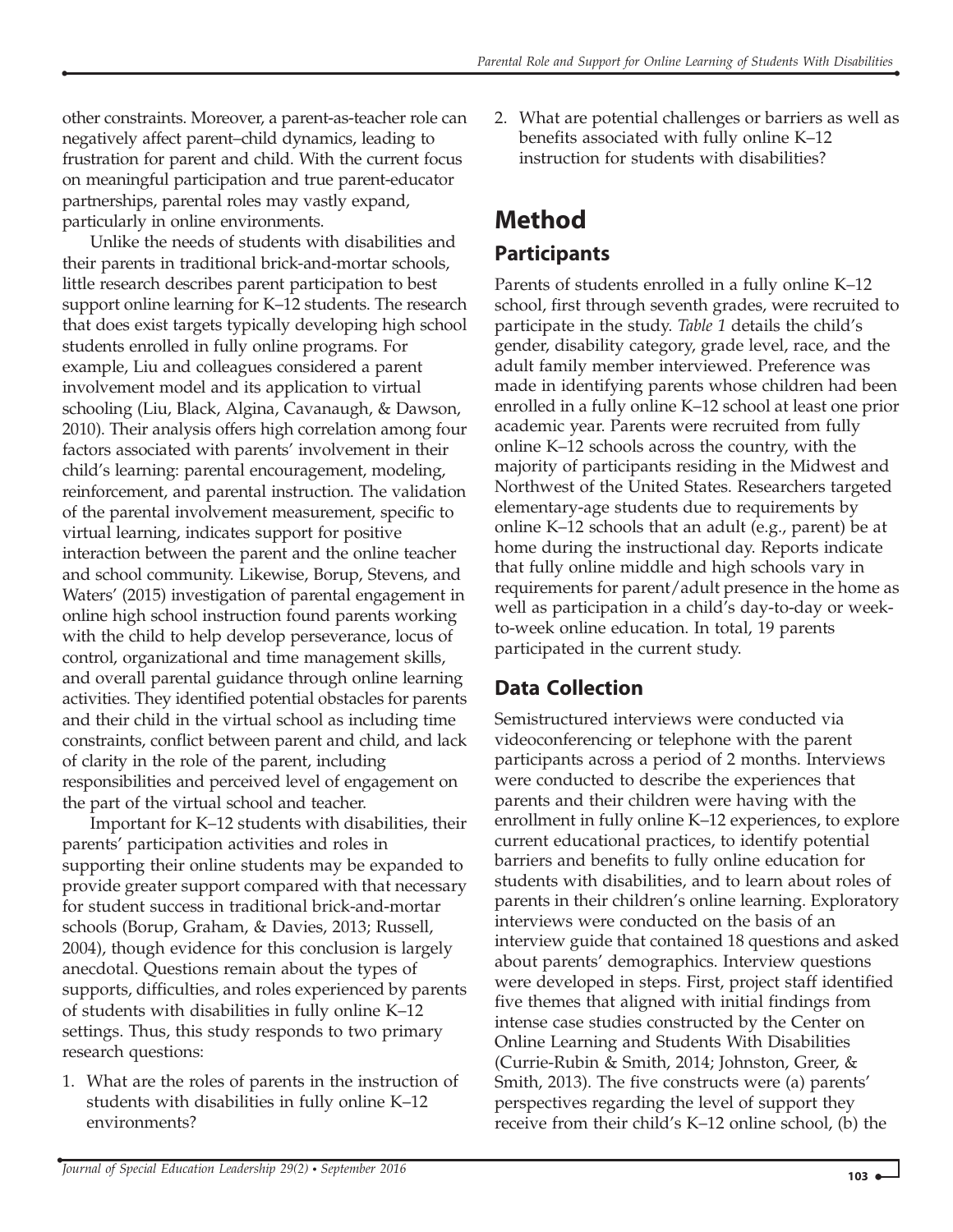| <b>Grade of child</b> | <b>Gender of child</b> | Race/ ethnicity  | <b>Adult</b> | <b>Disability of the child</b> |
|-----------------------|------------------------|------------------|--------------|--------------------------------|
| 6                     | Female                 | African American | Mother       | Down syndrome                  |
| 3                     | Male                   | Caucasian        | Mother       | Autism                         |
| 6                     | Female                 | Caucasian        | Grandmother  | Other health impairments       |
| 7                     | Female                 | Caucasian        | Mother       | Learning disabilities          |
| 4                     | Male                   | Caucasian        | Mother       | Learning disabilities          |
| 5                     | Female                 | Caucasian        | Mother       | Learning disabilities          |
| 6                     | Female                 | Caucasian        | Mother       | Learning disabilities          |
| 3                     | Female                 | Caucasian        | Mother       | Learning disabilities          |
| 7                     | Male                   | Caucasian        | Mother       | Learning disabilities          |
| 8                     | Male                   | Caucasian        | Mother       | Learning disabilities          |
| 7                     | Male                   | Caucasian        | Mother       | Autism                         |
| 6                     | Male                   | Caucasian        | Mother       | Autism                         |
| 5                     | Male                   | Caucasian        | Mother       | Autism                         |
| 5                     | Male                   | Caucasian        | Mother       | Autism                         |
| 5                     | Male                   | Caucasian        | Father       | Emotional/behavioral disorders |
| 4                     | Male                   | African American | Mother       | Emotional/behavioral disorders |
| 4                     | Male                   | Caucasian        | Mother       | Intellectual disabilities      |
| 6                     | Male                   | Caucasian        | Mother       | Intellectual disabilities      |

Table 1: Participant demographics

level of participation parents have in their child's educational experience, (c) the perceived benefits of fully online instruction, (d) potential challenges or barriers associated with fully online instruction, and (e) parents' current roles and responsibilities to support their child enrolled in a fully online school. The constructs guided the development of interview questions designed by the authors and reviewed by a qualitative research methodologist. Eighteen questions were determined suitable for the interview guide.

During interviews, researchers restated portions of what was shared or summarized information to ensure parents' response accuracy. After the interviews were completed and audio recordings transcribed, interview findings were sent to individual participants as a member check. Participants were asked to provide feedback and corrections to any errors; in addition, researchers offered the opportunity for parents to follow up via the phone, videoconference, or e-mail. Interviews were audiorecorded and transcribed verbatim. To ensure anonymity, researchers replaced any identifying information with unique identification codes.

Although interview time varied from 60–90 minutes, the average interview lasted approximately 1 hour 15 minutes, with parents being offered the opportunity to follow up with the interviewer at any time to clarify responses or additionally explain their experiences.

#### Data Analysis

Transcribed interviews were examined to inductively construct themes across all participants' interviews using a constant comparative method. Three researchers independently reviewed a single transcript (i.e., three of 19 transcripts) to identify initial themes. Next, the researchers met and developed consensus themes for analyzing the remaining transcripts. Subsequently, one researcher used the developed themes to code the remaining transcripts. As necessary, themes were revised in response to the interview data. Next, the other two researchers examined the coded transcripts to ensure that each parent statement was reliably coded to a theme. Afterward, the three researchers met again to establish consensus regarding coding parent statements into themes.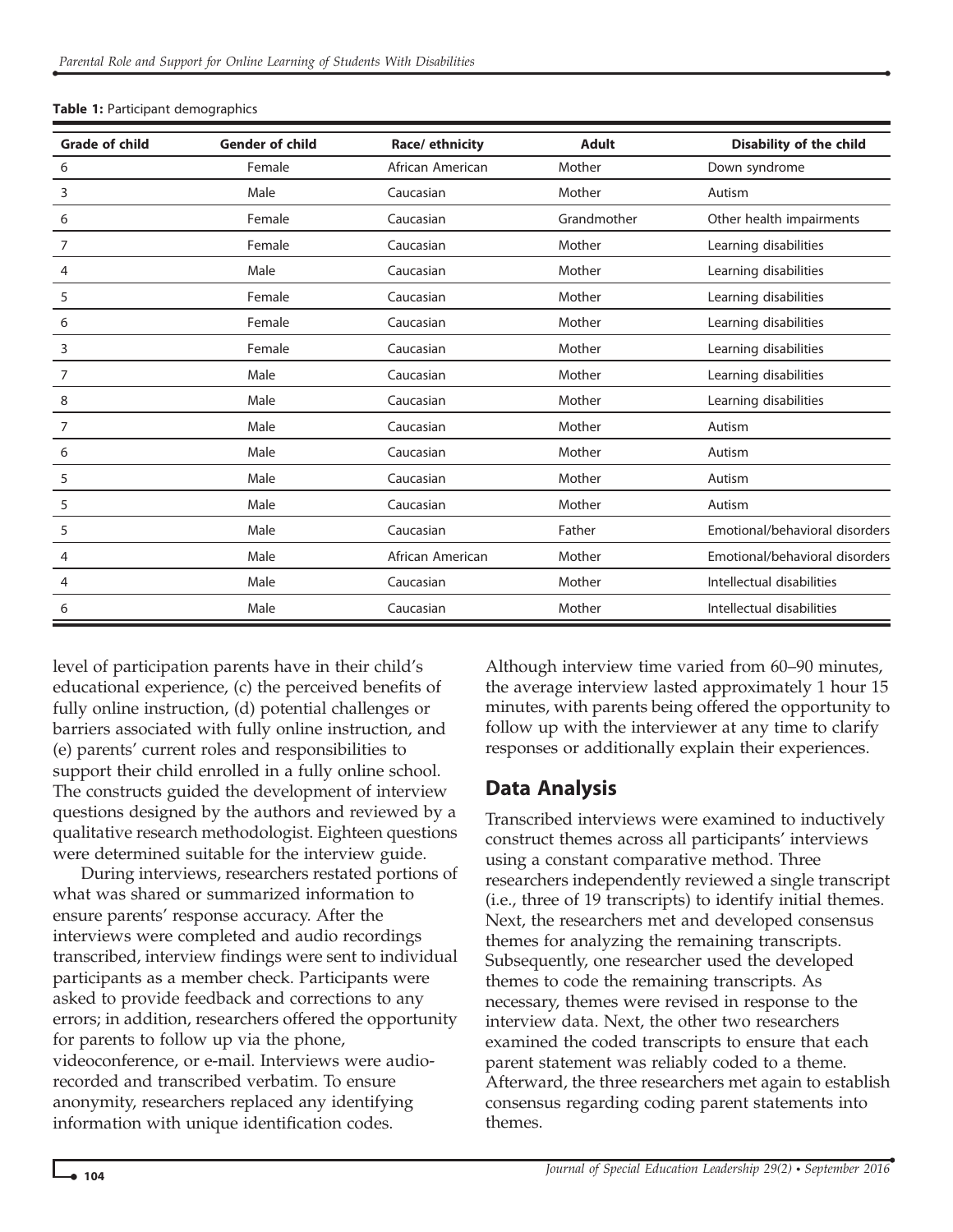### **Results**

To respond to the research questions, four themes were constructed on the basis of the interviews conducted with parents of children with disabilities enrolled in fully online K–12 instruction: (a) the role of parent as a teacher, (b) enhanced communication between teacher and parent, (c) parents' significant time commitment, especially when compared with previous brick-and-mortar commitments in their child's education, (d) barriers to fully online instruction for parents as they work toward positive educational outcomes for their children. Each theme is delineated below.

Theme 1: Parents of children participating in fully online K–8 learning perceived their roles as both parent and teacher. Whereas fully online learning means increased parent–teacher interaction, parent commitment to the success of his or her child's learning extended beyond this communication. Parents also expressed a change in their traditional role regarding their children's education. Parents identified themselves as a "teacher" or the "primary" person in their child's online education. This role was noted as something new and not aligned with previous brick-and-mortar experiences. One parent rated her role and participation in her child's education as a 5 on a scale from 1–5, with 5 indicating the greatest participation:

I'd say a 5 … Before in the brick-and-mortar school we weren't really told what was going on very much. They kind of did their own thing. Now with me helping out with the teaching I'm there 100% so I'd say I'm a lot more engaged.

Parents were aware that a portion of their online role was similar to traditional parenting where they knew their children as learners, understood their personality, and were able to identify when they were having a bad day and accordingly organize the day and expectations for their child. For example, one mother shared:

I can tell what sets my kid off faster than … a teacher who doesn't know him. I find it's really important that you sometimes … skirt around those sticky issues instead of pushing a kid through it, thinking that they're being stubborn. They're not being stubborn: Sometimes they just don't understand something.

Likewise, parents realized that when their children attended brick-and-mortar schools, after-school,

home-based assistance translated to similar efforts for their children attending online schools. Parents who had experience with homeschooling compared the role of the online parent with that of a homeschool instructor where they identified strategies, planned for instruction, conducted instruction, and modified practice for their child. One former homeschooling parent shared how she adapted a flash card product that she used when her daughter was younger to current learning needs:

[For this activity] she sits on these five-gallon buckets and I "five flash" her, and then I keep making breakfast and then we do it again. I have five cards with birds and different pictures of birds. And so she's learned all kinds of birds, [inaudible] and falcon. To me, people think why do you show her birds and not something more useful? I really think it adds to her quality of life to be able to walk through a park and say "There's a robin."

Parents explained that some of their changing roles included activities they typically performed as parents trying to instruct their child. Are they a teacher or a parent? Participants were not concerned about what role they played; rather, they simply stated that the role changed when they enrolled their child in the fully online school. Parents facilitated instruction, supported the child, were responsible for maintaining a child's progress, reported progress, and integrated instructional ideas and interventions suggested by the virtual teacher. One parent shared her responsibilities:

They [online teachers] let you know where you're supposed to be in your [child's] progress and offer any help. You know, you can always call them if you're struggling [with teaching] with something and they can walk you through. So, personally, I don't know that it encouraged me to do more, because like I said, I always had that expectation.

As parents shared their day-to-day responsibilities, the role of parent as instructor was identified with examples of how the mother (and, occasionally, the father) tutored her (or his) child, altered curriculum, and provided just-in-time supports to differentiate her (or his) child's curriculum. Although parents expected that they would assist and support their child, they did not expect to act as a teacher. One mother explained what was involved:

Helping him [my son] to take his time instead of rushing through. I think that's important. And showing different ways of doing things. There's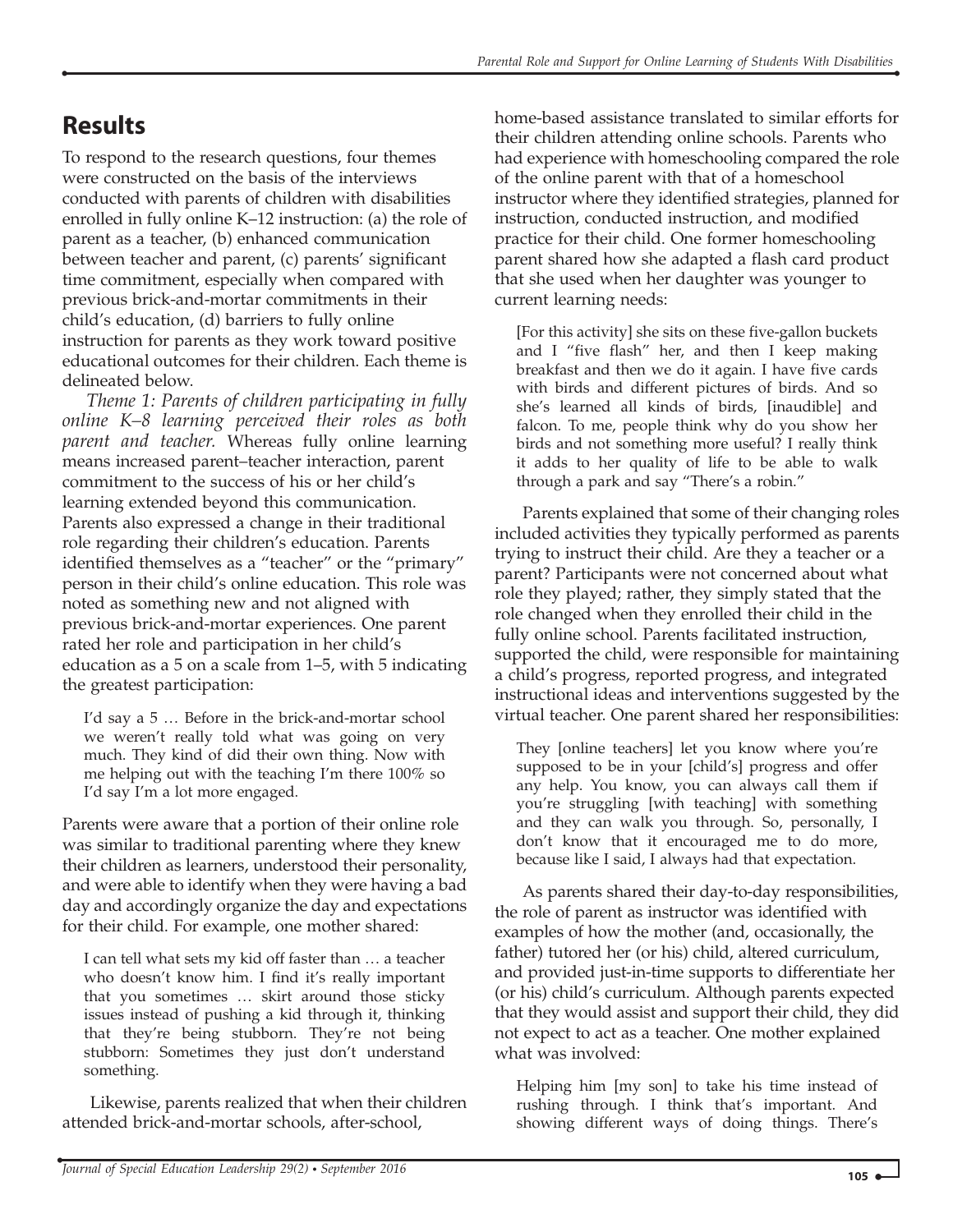not always one way to do something; there's three or four ways to do something. So showing him different ways and opportunities to do something. I told him you can turn any subtraction problem into an addition problem if you just know how to do it. And you try to show him how to do it and that makes it a little easier for him. Little tricks I've learned, you know, with adding, subtracting, multiplying, dividing. Little things you've learned through the years that you don't even think about it, teaching them those little things, too.

Another parent said:

They [online school] have the actual structure of what we do through the books and online and everything, the set-up of what we do. And then I'm the one actually doing the teach[ing] … . But for the most part I'm pretty much the teacher.

Similarly, a third parent offered the following perspective:

My role is basically … I'm his teacher. I mean, I teach him, I work with him … like I said, you know, because of his reading level he can't do a whole lot independently. But then I feel like another one of my roles is to … is to help him become more and more independent as time goes on, and I know … you give them a little bit more leeway … but I'm always right there next to them, making sure that it's getting done, making sure that it's being done well.

Although parents reported that they played the primary role of teacher in their child's education, some expressed concern that this role's demands were beyond their schedule and affected family dynamics. These parents expressed concern with the online school's expectations and perceived themselves as unqualified to support their child. One parent explained:

I feel like an unqualified person hoping that Katie will glean at least the basics. I feel like I have to be a teacher for all her subjects as well as … we're called a "learning coach," but it's not a coach, and I … I don't understand how I'm supposed to teach her all of the subjects every day, I … I find it exhausting, but I love the help that we get.

In summary, one of the responsibilities parents assumed for an effective online learning experience for their child was that of parent-as-teacher. When their children were in online schools, parents participated at a higher level compared with when their children attended traditional brick-and-mortar schools.

Theme 2: Fully online K–12 instruction required (or enhanced the need for) a higher level of communication between teacher and parent. Critical to the K–12 online experience was the communication between the parent and the child's teacher. Although parents attributed their child's success to a number of variables, communication with the teacher was critical. Because all parents had experiences with parent–teacher interaction and communication (regarding their children) through previous faceto-face instruction, parent responses contextualized online communication in reference to their previous brick-and-mortar communication. As one parent explained about the brick-andmortar experience:

[My child's teacher] seem[ed] to be in a rush whenever [we communicated] … if you're talking to them inside a brick-and-mortar school, you have to wait 'til, like, at the end of the day, because if you go during the day at school, they're always … you know, the secretary will be like, "Oh, no, they're in the middle of class," you know, then it's like, sheesh, this is frustrating, because the only time you can really talk to them is at the end of the day.

Another parent offered the following comparison between her experiences with traditional and fully online teachers:

I'm not actually meeting them face-to-face, but I actually do have more interaction with them—backand-forth e-mailing—than I did with the traditional teacher, because, you know, I only saw the traditional teacher at drop-off and pick-up.

However, in the fully online school, parents expressed that there was easier access to their child's teacher with flexible times allowing for more frequent interaction. Not limited to face-to-face interaction, communications included e-mail, phone conversations, and, in some instances, videoconferencing via the school's online learning platform. As one parent shared:

I can e-mail these teachers any time I want and they will call me. There's really not a limit to the time of day or what day they can call me and talk to me for however long I need. I don't feel a barrier there like I have to wait until school's over [or] I have to wait until they don't have other parents to talk to. I have immediate access to them, basically. Any of the teachers.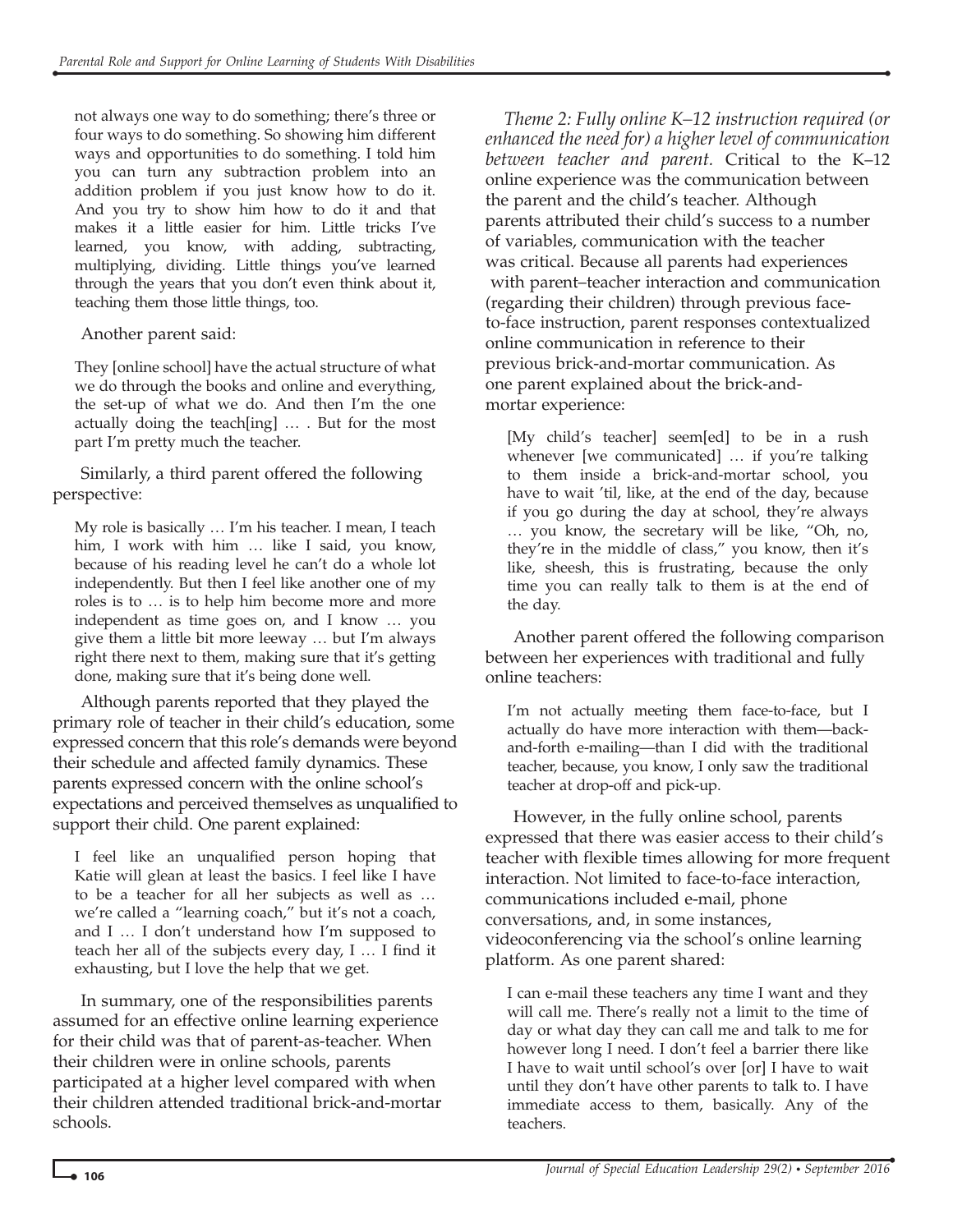Another explained that the regular communication put her at ease through e-mail messages and phone calls providing regular contact:

Actually, I have more interaction with them. It's easier for me to be more involved with them. I, actually— I have anxiety—and I'm getting e-mails from them. I appreciate being able to e-mail them, being in regular contact through e-mails, and the phone call that we have to do, that's required and everything. I get way more contact with the teachers.

Be it the mode of communication or simple access, parents also reported that their communication with their child's teacher was easier and more frequent. In addition, they reported having an actual relationship with the teacher, which furthered the teacher's support of their child. The teacher helped both the parent and the child in the learning process and supported understanding of what was required of the K–12 online content. Regarding this point, one parent shared:

I think [my child's teachers have] done wonderful. They call once a month and they e-mail me constantly. If I had any questions, they called me or e-mailed me back right away. They're very generous with their help.

Another parent explained:

You know, that way, like, if I have any questions, or if they have any questions for me, they can send it to me or vice versa right away. To me, it's a very open line of communication.

When parents were asked about their level of participation with their child's online instructional experience, they often reflected on greater involvement and communication compared with previous face-to-face experiences. Although not the actual teacher, parents were still present for most, if not all, instruction their child received. One parent reflected:

You know, when he does his live lessons and he does his speech, I let him do that; he does that on his own, but most of the time I'm right there … very engaged with everything.

Due to the increase in communication, parents' perceived barriers with teachers were addressed or reduced. Some of these barriers were likely not understood by the teacher. However, barriers affected how the parent perceived and interacted with the

teacher. One parent shared this perceived barrier when she explained the benefits of communicating with her child's online teachers:

Yeah, we communicate a lot more. Before, the teachers didn't really communicate very well. They didn't really want us to know how their day went or want us to know what was going on. They were kind of keeping it secret-secret what was going on at school. Whereas now we know everything and talk to teachers once a week and we are all on the same page and we know what's going on. There are no hidden things in there.

To summarize, one of the perceived differences between fully online K–12 instruction and face-to-face instruction is parent–teacher communication. Parents reported that the frequency, level, and type of communication were different from the brick-andmortar setting. Whereas findings were unclear regarding the primary mode of parent–teacher communication, parents indicated that e-mail, and thus the written message, was critical.

Theme 3: Fully online K–12 instruction required a significant time commitment for parents, especially when compared with previous brick-and-mortar commitments. Whereas regular communication was seen as a positive element, the time required to support their child's instruction and overall learning surprised the participants. Wanting to be engaged, parents were not resistant to supporting their child's learning. The time investment included what many parents expected from their traditional role: homework completion, study preparation for quizzes and tests, and support completing a larger research paper or extended project. What surprised parents was the extensive time related to what they perceived were traditional teacher responsibilities. One parent summed up this time commitment by noting that they were the primary teacher in their child's education:

I have to say that I was a little bit caught off guard when I realized that … as the parents we were the primary teachers/instructors and that the majority of the work was going to be basically through textbooks with an online curriculum to help keep you … on course and to keep track of your process. I mean, there's some instruction through it [digital materials], but the majority of it is through the textbook. So, I found that to be a challenge in the beginning, especially since I wasn't expecting it, and it required a lot more time than I had thought and a lot more time than I had allocated.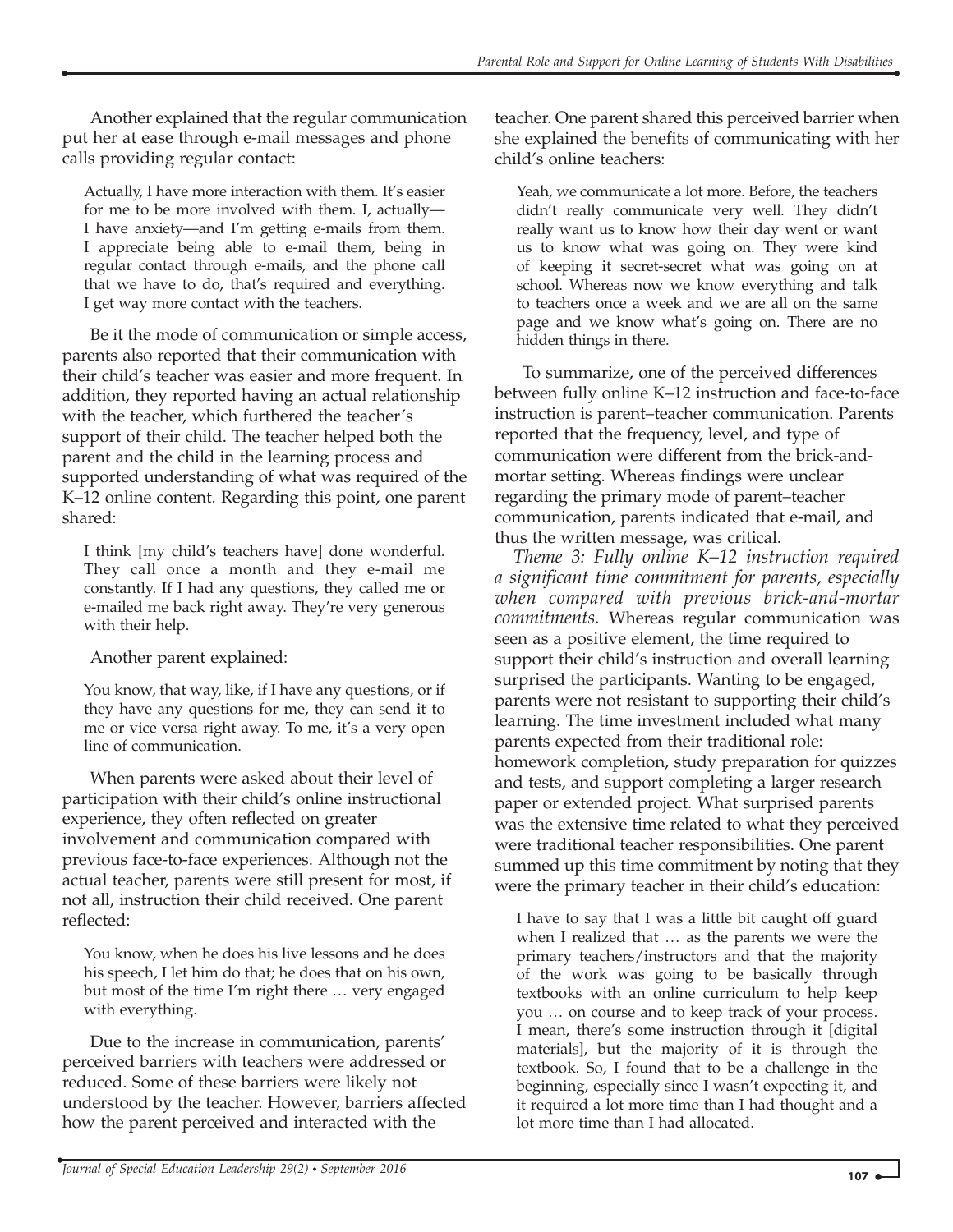Parent time commitments were associated with a variety of tasks, some of which would traditionally be facilitated by a face-to-face teacher. With parents being the only adult interacting face-to-face with the child, tasks associated with the brick-and-mortar classroom teacher became a part of the parents' role. One mother shared the following:

I thought it was going to be more like 60–70 percent teacher and online instruction, and maybe 30 or 40 percent [where] I would supplement that, as a parent or coach—whatever they want to call me and, as it turned out, I think it was more the opposite, which caught me off guard.

Parents characterized the time commitment as a part-time job or at least as requiring the hours of a part-time job. Although some parents reported working or operating a business outside of the home, they all agreed that they could not hold a traditional part-time or full-time job outside of the home while their child was enrolled as a fully online student:

Oh, gosh no, [I have] never [worked outside the home] … . But if I had to work, there's no way … because [my son has] special health care needs, [so] I put in a good 20–40 hours a week for [his education].

Theme 4: The nature of fully online instruction presented barriers for parents as they sought to support positive educational outcomes for their child. Increased parent–teacher communication and a more participatory parental role for online programs were discussed by parents. Parents also identified barriers to child learning for online schools. More specifically, program and product requirements, and what some parents described as the lack of personalization, interfered with their children's learning. Whether due to their children's disability or simply what they knew about their children's learning preferences, parents who were overwhelmingly happy with the fully online experience also expressed concerns about unnecessary requirements. These parents also discussed having a sense that they were beholden to a product and structure that did not align with the intended flexibility of online learning. One parent contextualized this barrier with reference to the idea of working at one's own pace:

With the pacing guide [from school], there's no accommodation for her. It's yes, we can do it at home, but it's still a pretty progressive pace, so I would say that we—my husband and I—are reconsidering some of it because it doesn't seem like she's really able to go at her own pace because we have deadlines.

Although parents recognized the need for due dates and deadlines, they shared that barriers existed when online schools did not consider their children's disabilities. The very reason many parents enrolled their child in the online classroom—to gain access to a flexible and more personalized learning environment —at times was not available to their child. One mother discussed the online pacing of content requiring completion without accommodation for her son's disability:

I do think only having the due date every 2 weeks is hard for a kid with his particular organiza‐ tional issues. I mean I can say to him, "I want this all done today," but I'm just his mom; I'm not the teacher. And in a regular school setting he's not going to have 2 weeks to get everything done. This thing where he crams on a Friday due date, you know, sort of reminds me of what I did in college.

Central to online learning was the vendor-based product that online schools use to provide lessons for most of day-to-day instruction. Whereas parents liked the element, including up-to-date data and built-in reinforcements for recognizing students' achievement or milestones, a number of product features (and added school policies) were perceived as barriers. Whether it was part of the vendor-based product or the manner in which it was used, parents expressed concerns about the negative impact it had on their children's learning, especially when not accounting for their children's specific needs. One mother explained what the product required:

They [the children] have to go in [to the online product] and they have to complete so many problems a month … I think that's one of the ways that they [the school] are, you know, trying to improve their TCAP scores, but when you have a special ed child it's very time-consuming and it doesn't necessarily bear fruit; it's just an activity that they have to do, and in a lot of ways I feel like it detracts from time I could spend doing other things. I do not like that. … Both my son and my daughter struggle with [the vendor's product]. It's … all the [product] things are at grade level. They're [students] not necessarily performing at grade level and they process differently, so … I don't think that's a positive.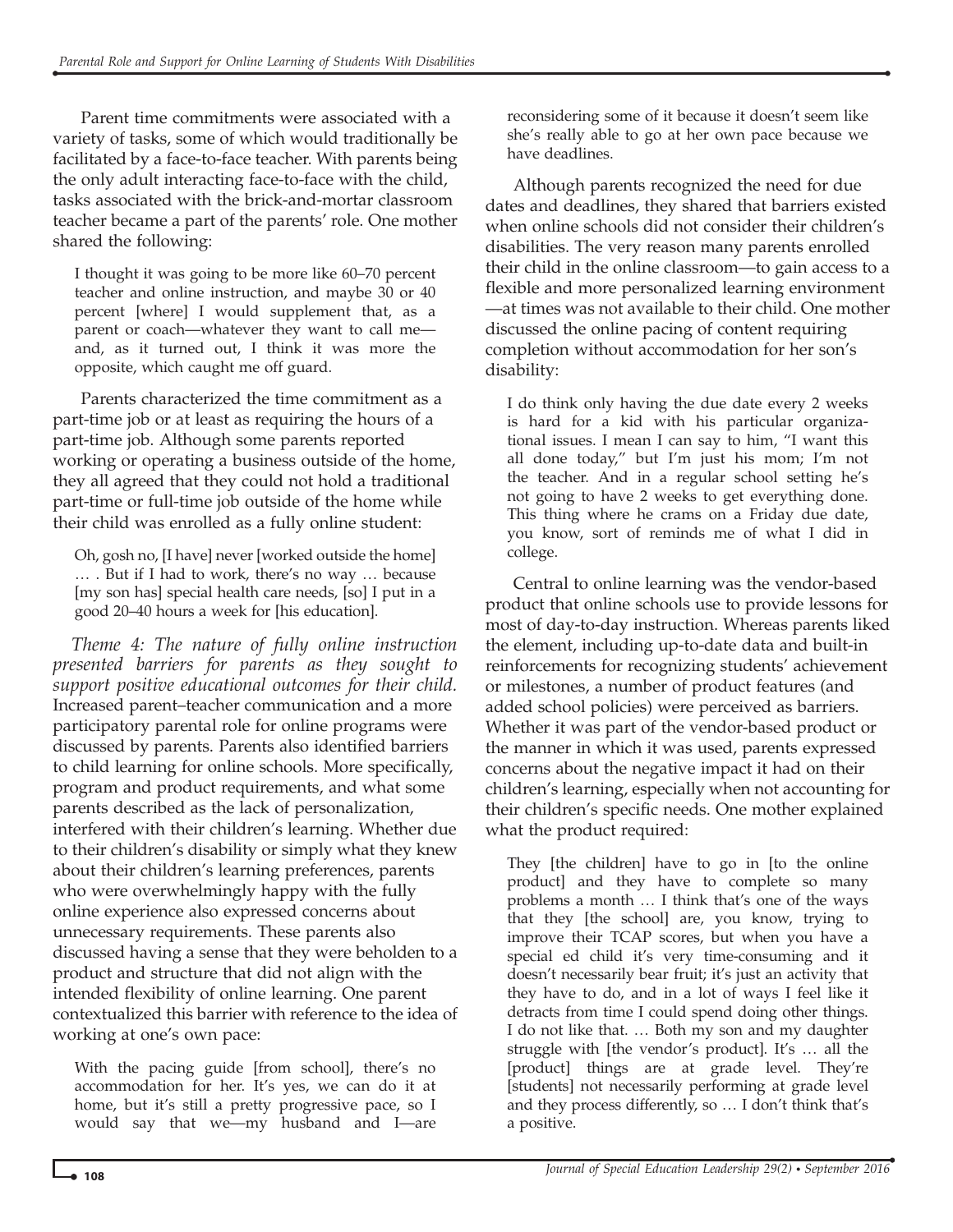Another parent shared concerns about added requirements placed on the child not by the teacher but by the vendor-based product:

One thing that I didn't think worked well was when they [vendor product] were requiring us to submit a bunch of work samples … . A work sample is great if it's something I've worked on, but when I have to do something extra on top of the regular curriculum —the curriculum's challenging in itself—I didn't feel like that was a very good approach because it was piling work on these kids and they had all these [other things to do like] … the Study Island, then they had these extra work samples above and beyond their curriculum and I didn't feel like that was a good way of engaging [students]; I felt that was a good way of alienating and overworking.

Parents expressed concern about online product design features, concluding that neither the school nor the vendor considered their children's individual needs. Parents cited their child's specific learning weaknesses and how the presentation of the content, completion requirements, program time and content expectations, and similar factors prevented their child from accurately showing teachers their knowledge and skills. For example, one parent explained it in the context of simple access to the lesson and how this complicated her son's learning:

There's many times I have to read it [the on-screen text] to them … it seems illogical that they wouldn't have some kind of link where you can click it, and then it would be read to them.

Another parent felt that online lessons were "designed for children who are better … who are more advanced [than her child]." She felt that the vendor had not designed lessons "for children who are … who have educational needs, who are not more advanced, who need a slower pace." Likewise, a mother who selected the online school due to her daughter's disability and the need for an applied behavior analysis (ABA) approach, discussed how the technology requirements posed a further barrier:

She [the child] doesn't like to talk on a microphone, so the teacher has a hard time, like, having her in class and actually participating. One thing we're working on in ABA is actually to get her to sit in front of the computer and it was, like, last year it was only a half an hour, and we had gotten up to that, but now it's an hour or two hours, or … at one point, they

[online school] wanted it two and a half hours because she had that one class and then another half an hour with resource right afterwards, and that's just not working. It is recorded [asynchronous], but even sitting in front of a computer with a recording, you know, is not helpful for her situation.

When parents discussed schedules, they were often appreciative of the flexibility of the online school day. However, the demands of the content, finding time to work around the teacher's face-to-face schedule, and changes in policies increasingly presented barriers to nearly half the parents interviewed. One parent described how a flexible school day schedule was altered and presented challenges:

I'd say second grade we were quite a bit more fond of [because] we had a lot of freedom to just get our curriculum done and do what we needed. Starting in third grade, and I think that was due to state changes, but I don't think it was due to the curriculum, we were with [name of online school], she [her daughter] had to meet with a teacher once a week and that got to be kind of, it ended up being two different teachers twice a week and ended up … [getting] kind of restrictive because at that point I had another daughter enrolled [in online school] also, and it got very hard to juggle time on the computer, time with the teachers and we found there were days we hit three o'clock and we still weren't done with her school work for the day.

Another family shared how they were successful with the daily lessons, but weekly and monthly expectations offered barriers and caused anxiety for their child and the entire family when faced with a pressing monthly deadline. The mother said:

I know right now we're hitting the end of the month and he has to get all his Study Island things finished and it takes him … a lot longer to do 10 problems of long multiplication because he processes slower. He understands the concepts, but because of his processing, it took him an hour and almost two hours to do one set of 10. That and then, of course, crying happens because they [the child] get frustrated. It's too long.

Finally, a mother shared how a schedule change accompanied by new online school requirements presented a new barrier to her son's learning:

This year virtual school went from having one lesson a week to having what they now call office hours, so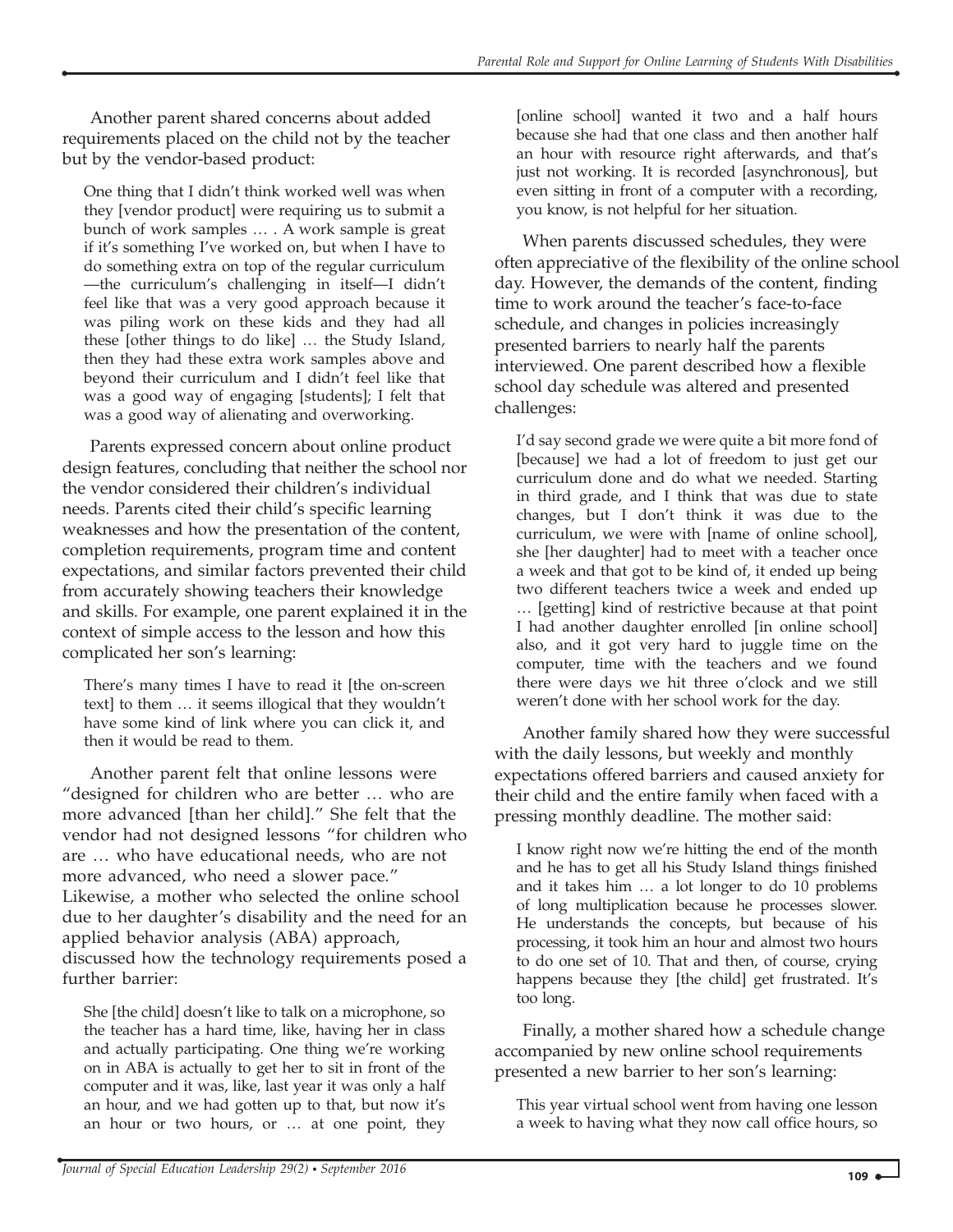when they go into the synchronous session they're not teaching a lesson, they are just answering questions and I'm not sure why they made that change, but Isaac has had a really hard time adjusting to that, that used to be his favorite part of the week to have those synchronous sessions and have a lesson taught by an actual teacher. You have to be pretty self-directed for these classes, which he is, but I think he wishes there was a little more time with the teacher and you know again unless we are going to go to K–12 that is just not what this is designed to do, but in general they are very available by e-mail and phone so we have been able to reach teachers when we need them.

In summary, one of the primary barriers parents faced in fully online education was the growing demands on and expectations for their children. This can be especially problematic when the due dates and requirements do not align with the children's challenges and potentially further complicate learning. Online lesson elements further challenge learners; parents discussed a need to provide external supports to accommodate limited features or to complete system expectations that do not benefit instruction.

## Discussion and Implications

The results of this study align with previous research in that parent participation including home-school communication and collaboration with professionals in their child's K–12 education supports positive student outcomes (Turnbull et al., 2015). Although this study did not delve into student outcomes, the findings further define parents' roles and responsibilities when their children with disabilities participate in fully online schools. Furthermore, study findings describe current parent participation in their children's fully online schooling, including their level of decision making, their types of participation (e.g., activities as a teacher), and learning that transpires at home.

Parents have long identified frustrations in traditional, face-to-face special education programs (e.g., Fish, 2006; Hess et al., 2006; Reiman, Beck, Coppola, & Engiles, 2010). However, parents in the current study did not identify many of the same frustrations. Moreover, previous literature discussed enhanced communication and increased parent participation as leading to positive outcomes for students with disabilities (Lord-Nelson, Summers, & Turnbull, 2004; Turnbull et al., 2015). Though

research investigating parent participation of students with disabilities enrolled in the fully online environment is in its infancy, a changing parent role, parent–teacher communication, parental involvement in decision making, and overall collaboration appear critical on the basis of the results of the current study. These findings suggest that the fully online K–12 learning experience altered parents' previous role in and time commitments to their children's instruction to more clearly align with the role of teacher. Consequently, parents need to realize that there is a role transformation in the fully online school to what Turnbull et al. (2015) characterized as "parent as teacher." They are an even more integral part of their child's education; therefore, their children's success depends on their level of participation. The parents in this study emphasized their participation, which was well beyond previous experiences when their children attended brick-and-mortar schools. Responding to this new role led to the parent taking on the role of teacher and, in many instances, the parent as primary in their child's education. Parents in this study approached their child's learning by planning for the educational day, problem-solving the learning experience, implementing teachersuggested interventions, altering routines, structuring lessons, and modifying activities to align with their child's needs, attributes of their disability, and similar demands.

In addition, fully online learning required increased parent–teacher communication, parent participation in their child's education, and parent investment in children's learning outcomes. It appears that additional communication between home and school, as well as an increase in parent understanding and subsequent involvement in their children's learning, allows for parents' expertise regarding their children's strengths and challenges to be further built upon and addressed in collaboration with their child's teacher and online school.

Bridging the home and school experience for students with disabilities appears significantly different in a fully online K–12 experience compared with traditional brick-and-mortar schools. Regardless of the type of communication (e.g., e-mail, synchronous video conferencing, telephone calls), the level of interaction increased from their previous brick-and-mortar experiences, and the positive outcomes associated with the shared information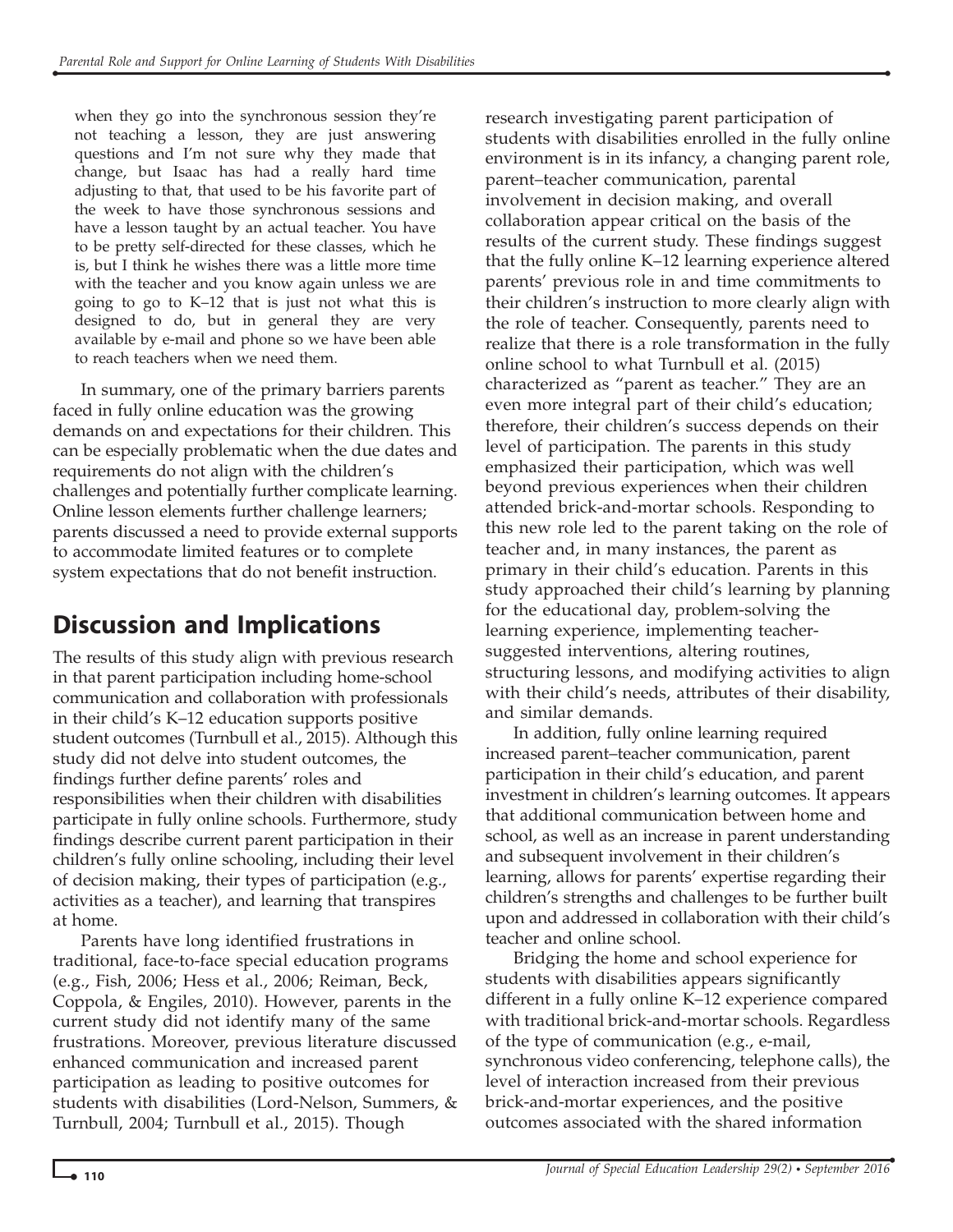enhanced a collaborative parent–teacher relationship. Once regular communication was established, personal relationships appeared to have formed, assisting in parents' knowledge of their children's day-to-day educational experience, learning expectations, the type of instruction used, and overall course content learning objectives. Parents in the current study realized some of this through their dayto-day interaction with the online content. However, to support their children, parents must also understand teacher expectations, and, in turn, teachers must understand dynamics of the learning environment, the student, parents' expertise, and related variables communicated by parents. Therefore, two-way communication is critical and requires that both parents and teachers actively listen, provide time to interact, and be responsive to the types, times, and levels of communication. Furthermore, parents must realize that, to benefit from this level of communication, their role in their child's learning has changed in an online school, leading to more active participation and leadership than found in brick-andmortar educational experiences.

To address changes in roles and associated expectations for both parents and teachers, training is necessary. Professional development for teachers can include improving communication, ways to use the online environment to keep parents informed, and ways to further empower parents as teachers. Similarly, parent education can ensure that parents possess skills necessary (including instructional methods) to take the primary role in supporting their children's learning in a fully online environment.

Finally, although barriers were noted, parentidentified difficulties suggest challenges with online platforms and expectations of the curriculum of vendorbased products. As such, online education vendors and schools may better collaborate with parents of students with disabilities to ensure that rigid requirements are fully explained to families and/or better adapted to meet individual child and family needs.

Several limitations to the current study should be noted. This study did not solicit certain demographic characteristics of parents, such as socioeconomic status, which are well known to affect many aspects of parent participation and other aspects of the education of students with disabilities. Similarly, though participants were asked about their ethnic/racial background, this study did not address relationships between these backgrounds and parents' perceptions.

In addition, a relatively small number of parents, all mothers, were interviewed for the current study, which suggests limitations of study outcomes. Nonetheless, this study addresses the dearth of studies investigating parent participation for children with disabilities who attend fully online schooling. As such, the outcomes of the current study are a first step toward better understanding these parents' perspectives and needs with the intent of fostering greater support and more effective online systems for the parents and their children with disabilities.

Subsequent research might expand participants to include the student and the teacher(s) to gain more comprehensive understandings from a variety of perspectives. Similarly, evidence of student engagement with both the student's parent and teacher, the type of interaction, and other variables that might be collected through direct observation of the online learning experience would be helpful to further document parents' roles and responsibilities and the manner in which they participate in their child's online educational experience.

### References

- Borup, J., Graham, C.R., & Davies, R.S. (2013). The nature of parental interactions in an online charter school. American Journal of Distance Education, 27(1), 40–55.
- Borup, J., Stevens, M.A., & Waters, L.H. (2015). Parent and student perceptions of parent engagement at a cyber charter high school. Online Learning, 19(5), 69–91.
- Christensen, C., Horn, M., & Staker, H. (2013). Is K–12 blended learning disruptive? An introduction of the theory of hybrids. Retrieved from http://www. christenseninstitute.org/wp-content/uploads/2013/ 05/Is-K-12-Blended-Learning-Disruptive.pdf
- Currie-Rubin, R., & Smith, S.J. (2014). Understanding the roles of families in virtual learning. Teaching Exceptional Children, 46(5), 117.
- Fish, W.W. (2006). Perceptions of parents of students with autism towards the IEP meeting: A case study of one family support group chapter. Education, 127(1), 56–68.
- Hess, R.S., Molina, A.M., & Kozleski, E.B. (2006). Until somebody hears me: Parent voice and advocacy in special educational decision making. British Journal of Special Education, 33, 148–157.
- Johnston, S., Greer, D., & Smith, S. (2014). Peer learning in virtual schools. Journal of Distance Education, 28(1), 1–31.
- Liu, F., Black, E., Algina, J., Cavanaugh, C., & Dawson, K. (2010). The validation of one parental involvement measurement in virtual schooling. Journal of Interactive Online Learning, 9(2), 105–132.